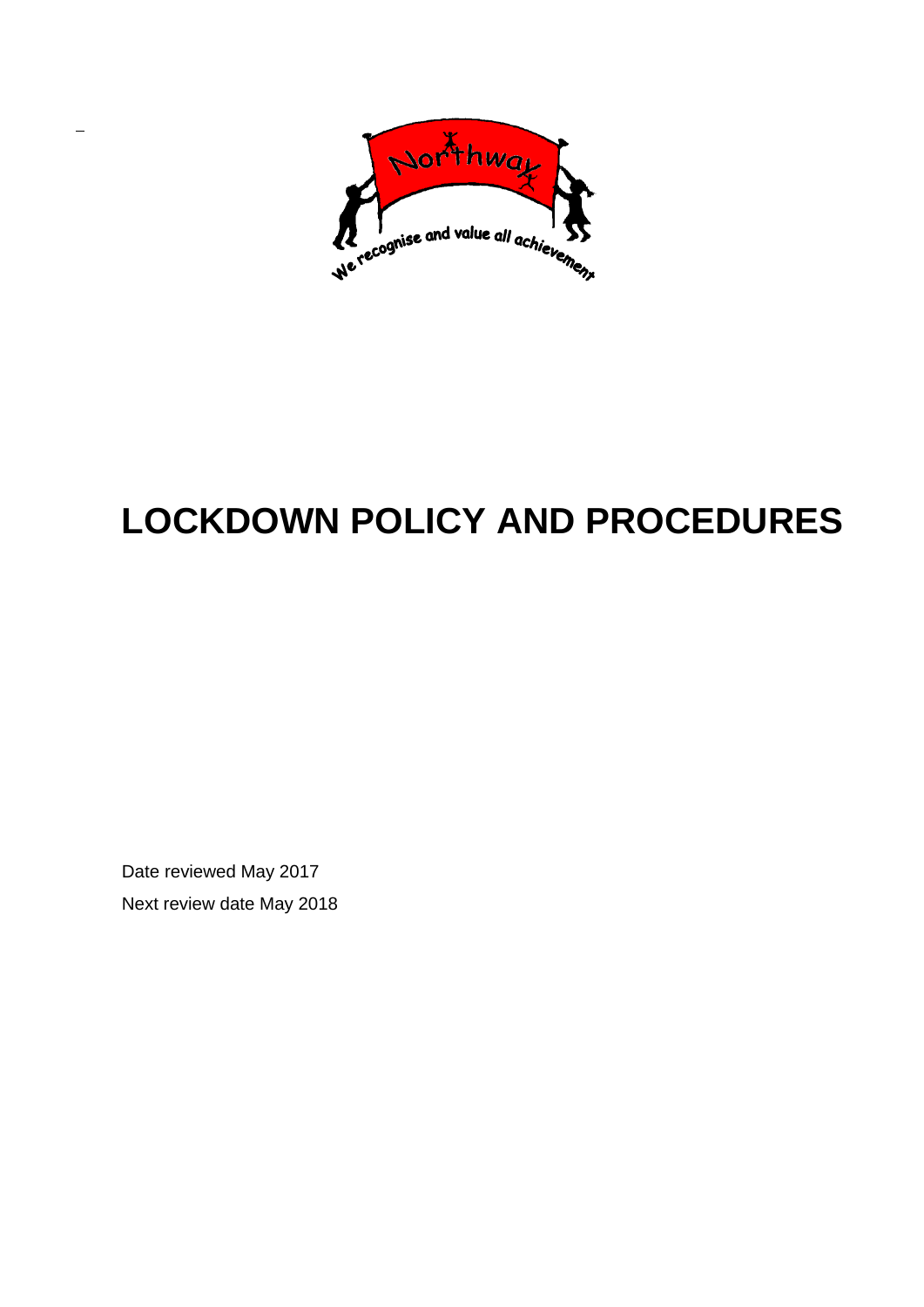## **INTRODUCTION AND RATIONALE**

All of our students at Northway School have special educational needs; they have greater difficulty than other students with social understanding and communication. Therefore it is essential that this policy is implemented consistently to support all students and maintain physical, social and emotional development and ensure a safe environment.

Lockdown procedures should be seen as a sensible and proportionate response to any external or internal incident which has the potential to pose a threat to the safety of staff and students in the school. Procedures should aim to minimise any disruption to the learning environment whilst ensuring the safety of all students and staff.

Lockdown procedures may be activated in response to any number of situations, but some of the more typical might be:

- A reported incident/civil disturbance in the local community (with the potential to pose a risk to staff and students in the school)
- An intruder on the school site (with the potential to pose a risk to staff and students)
- A warning being received regarding a risk locally, of air pollution (smoke plume, Gas cloud etc)

## **LOCKDOWN PROCEDURE NORTHWAY SCHOOL**

**Signals**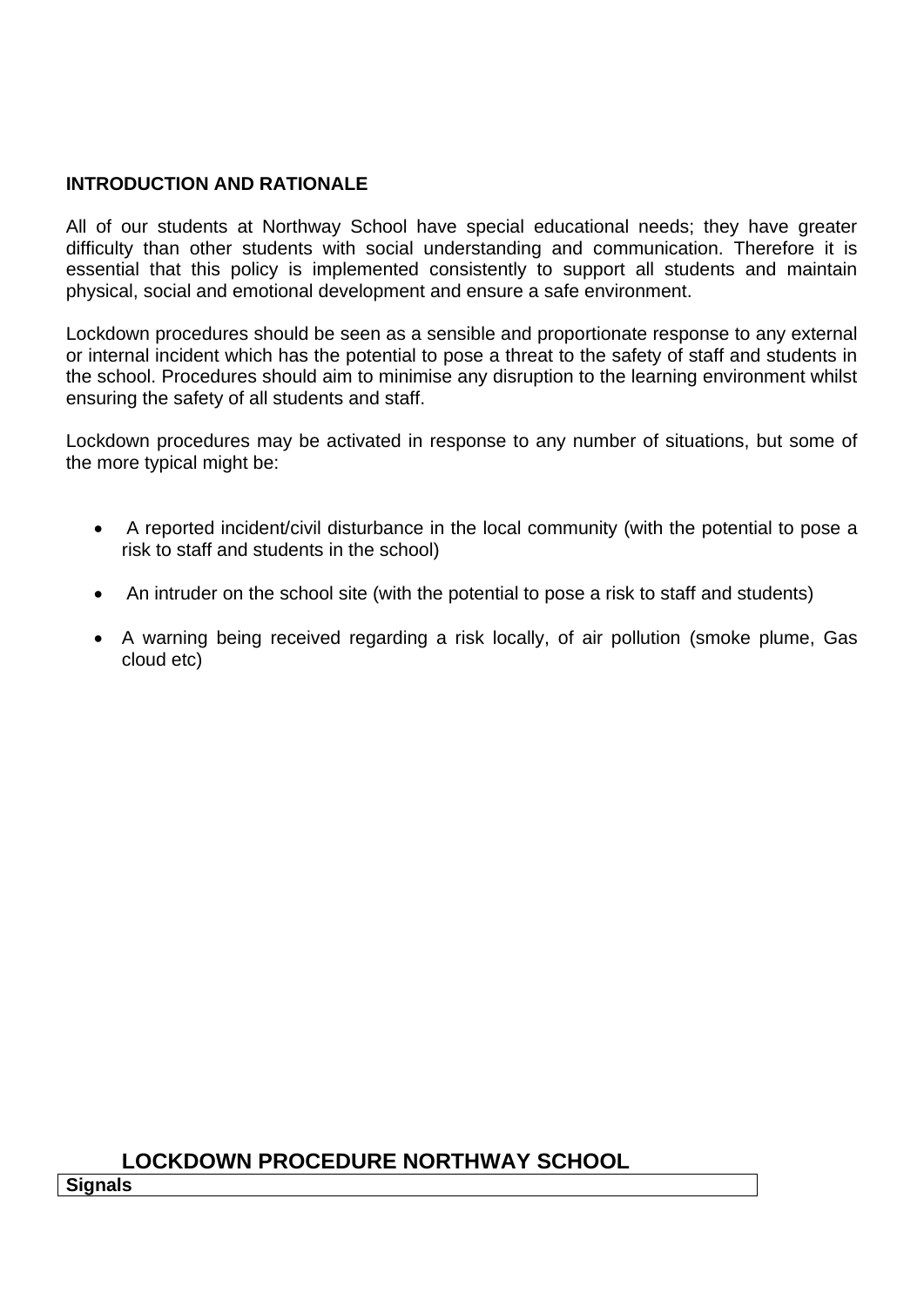| Signal for lockdown  | <b>LOCKDOWN ALARM</b>   |
|----------------------|-------------------------|
| Signal for all-clear | <b>ALL CLEAR SIGNAL</b> |

| Lockdown                              |                                           |
|---------------------------------------|-------------------------------------------|
| Rooms most suitable for lockdown      | <b>ALL CLASSROOMS ARE SUITABLE</b>        |
|                                       | <b>FOR LOCKDOWN</b>                       |
| Entrance points (e.g. doors, windows) | <b>CLASSROOM DOORS AND</b>                |
| which should be secured               | <b>WINDOWS TO BE SECURED-THUMB</b>        |
|                                       | <b>LOCKS AND TOP LOCKS ON ALL</b>         |
|                                       | <b>DOORS</b>                              |
| Communication arrangements            |                                           |
|                                       | <b>CLASSROOM TELEPHONES</b>               |
|                                       | <b>MOBILE PHONES</b><br>$\bullet$         |
|                                       | <b>INSTANT MESSAGING AND</b><br>$\bullet$ |
|                                       | <b>EMAILS FROM TEACHERS</b>               |
|                                       | <b>LAPTOPS IF POSSIBLE</b>                |
| <b>Notes</b>                          | IN THE CASE OF AN EVACUATION              |
|                                       | THE SCHOOL WILL EAVCUATE VIA              |
|                                       |                                           |
|                                       | <b>THE CLASSROOMS TO THE</b>              |
|                                       | <b>SCHOOL FIELD VIA THE BACK</b>          |
|                                       | <b>GATE IN THE PLAYGROUND</b>             |

Upon hearing the lockdown signal, take the action below. If someone is taken hostage on the premises, the school should seek to evacuate the rest of the site.

**Initial response - lockdown** Ensure all pupils are inside the school building and locked in classrooms or other lockable rooms.

Lock / secure entrance points (e.g. doors, windows) to prevent the intruder entering the building.

Dial 999. Dial once for each emergency service that you require.

Ensure people take action to increase protection from attack:

- Block access points (e.g. move furniture to obstruct doorways)
- Sit on the floor, under tables or against a wall
- Keep out of sight
- Draw curtains / blinds
- Turn off lights
- Stay away from windows and doors.
- Put mobile phones on silent.

Ensure that pupils, staff and visitors are aware of an exit point in case the intruder does manage to gain access.

If possible, check for missing / injured pupils, staff and visitors.

Remain inside until an all-clear has been given, or unless told to evacuate by the emergency services.

Staff will be alerted to the activation of the plan by the "Lockdown" alarm.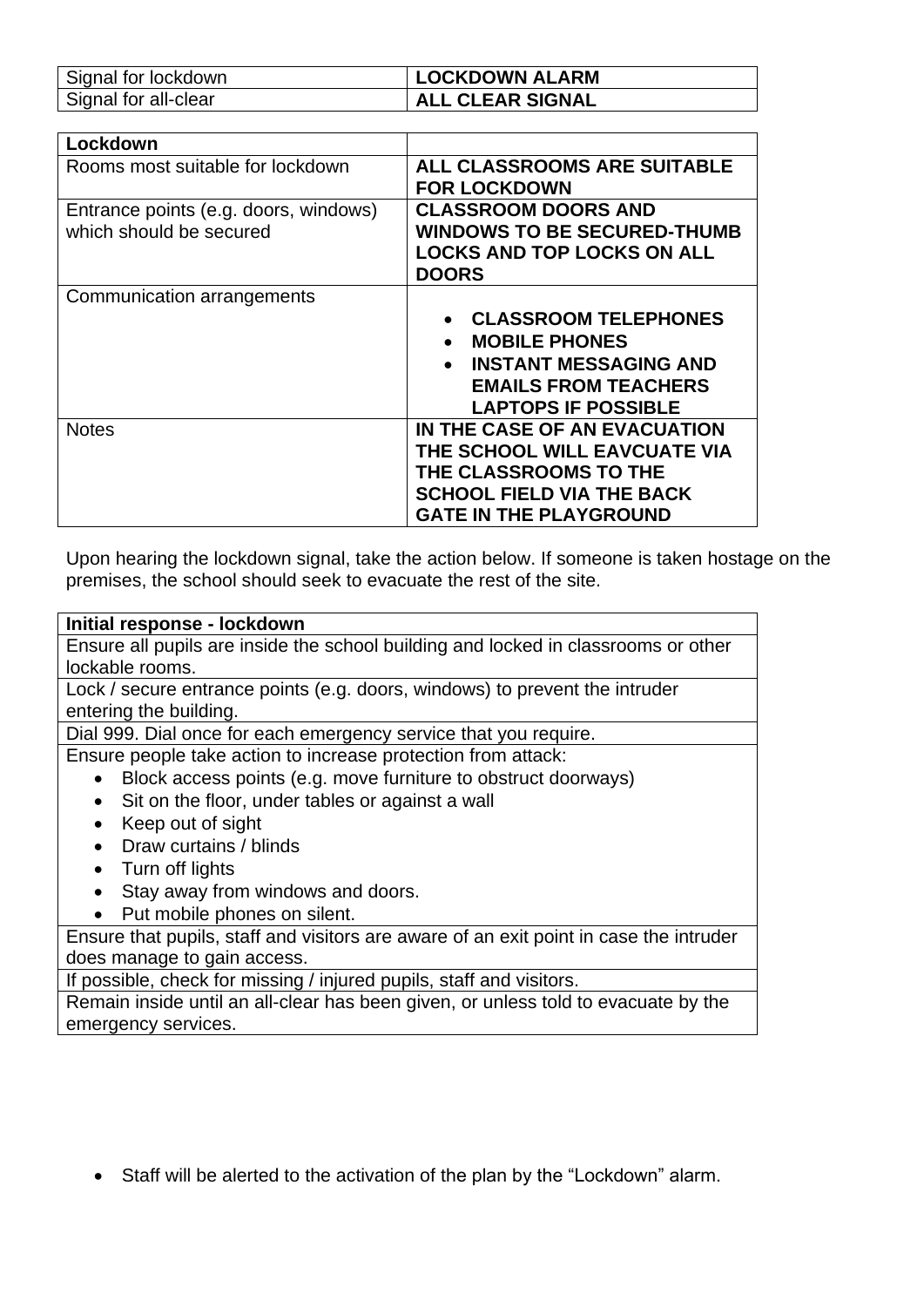- Students who are outside of the school buildings are brought inside as quickly as possible, unless this endangers them and others. If children remain outside they will hide with staff as instructed.
- Those inside the school should remain in their classrooms. Windows are locked, blinds drawn and students sit quietly out of sight (under desks).
- Register taken/head count-the office will contact each class in turn for an attendance report via classroom telephones.
- Staff should encourage the students to keep calm.
- As appropriate, the school office will establish communication with the Emergency Services.
- During the lockdown, staff will keep agreed lines of communication open, via classroom telephones, but will not make unnecessary calls to the school office as this could delay more important communication.
- At any point during the lockdown, the fire alarm may sound which is a cue to evacuate the building-evacuation on to the school field.
- Staff and students remain in lockdown until it has been lifted by the Lockdown all clear alarm/ a senior member of staff / emergency services.
- Parents will be notified as soon as it is practicable to do so via text messaging or phone call.
- Students will not be released to parents during a lockdown.
- It is of vital importance that the school's lockdown procedures are familiar to all members of the school staff.
- To achieve this, a lockdown drill should be undertaken at least once a year.
- Depending on their cognitive ability, students should also be aware of the plan.
- School lockdown procedures, especially arrangements for communicating with parents, will be routinely shared with parents either by newsletter or via the school website.

**Parents should be given enough information about what will happen so that they:**